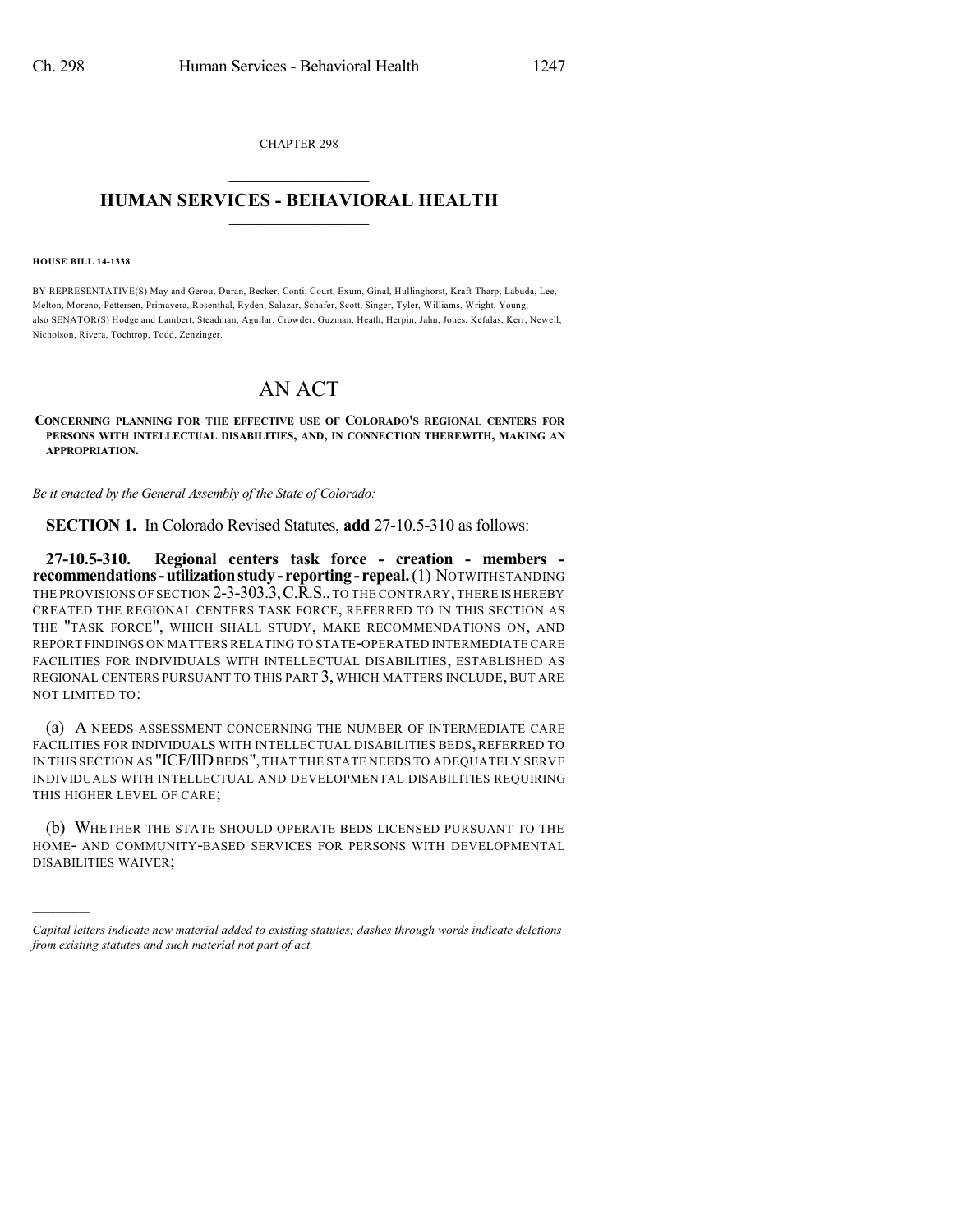(c) BASED UPON THE NEEDS ASSESSMENT PURSUANT TO PARAGRAPH (a) OF THIS SUBSECTION (1), THE NUMBER OF CURRENT ICF/IID BEDS THAT THE STATE SHOULD SELL, ADD, OR CLOSE;

(d) IF ONE OR MORE REGIONAL CENTERS SHOULD BE CLOSED, A STRATEGIC PLAN FOR CLIENT TRANSITIONS TO COMMUNITY PLACEMENTS;

(e) A STRATEGIC PLAN FOR THE FUTURE USE OF THE REGIONAL CENTERS, INCLUDING THE MOST EFFICIENT USE OF THE BUILDINGS AND FACILITIES AND THE STAFFING LEVELS AT EACH REGIONAL CENTER; AND

(f) ANY OTHER MATTERS RELEVANT TO THE STATE'S CURRENT AND FUTURE USE OF THE REGIONAL CENTERS.

(2) (a) THE TASK FORCE SHALL CONSIST OF THE FOLLOWING FIFTEEN MEMBERS:

(I) TWO MEMBERS OF THE HOUSE OF REPRESENTATIVES, ONE MEMBER TO BE APPOINTED BY THE SPEAKER OF THE HOUSE OF REPRESENTATIVES AND ONE MEMBER TO BE APPOINTED BY THE MINORITY LEADER OF THE HOUSE OF REPRESENTATIVES;

(II) TWO MEMBERS OF THE SENATE, ONE MEMBER TO BE APPOINTED BY THE PRESIDENT OF THE SENATE AND ONE MEMBER TO BE APPOINTED BY THE MINORITY LEADER OF THE SENATE;

(III) A REPRESENTATIVE OF THE DEPARTMENT OF HUMAN SERVICES, TO BE APPOINTED BY THE EXECUTIVE DIRECTOR;

(IV) A REPRESENTATIVE OF THE DEPARTMENT OF PUBLIC HEALTH AND ENVIRONMENT,TO BE APPOINTED BY THE EXECUTIVE DIRECTOR OFTHE DEPARTMENT OF PUBLIC HEALTH AND ENVIRONMENT;

(V) A REPRESENTATIVE OF THE DEPARTMENT OF HEALTH CARE POLICY AND FINANCING,TO BE APPOINTED BY THE EXECUTIVE DIRECTOR OF THE DEPARTMENT OF HEALTH CARE POLICY AND FINANCING;

(VI) AN ADVOCATE FOR PERSONS RECEIVING SERVICES FROM THE REGIONAL CENTERS, TO BE APPOINTED BY THE EXECUTIVE DIRECTOR;

(VII) AFAMILY MEMBER OF AN INDIVIDUAL WHO RESIDES IN THE WHEAT RIDGE REGIONAL CENTER, A FAMILY MEMBER OF AN INDIVIDUAL WHO RESIDES IN THE GRAND JUNCTION REGIONAL CENTER, AND A FAMILY MEMBER OF AN INDIVIDUAL WHO RESIDES IN THE PUEBLO REGIONAL CENTER, TO BE APPOINTED BY THE EXECUTIVE DIRECTOR;

(VIII) AREPRESENTATIVE OF A COMMUNITY-CENTERED BOARD,TO BE APPOINTED BY THE EXECUTIVE DIRECTOR;

(IX) APROVIDER OF COMMUNITY SERVICES,TO BE APPOINTED BY THE EXECUTIVE DIRECTOR;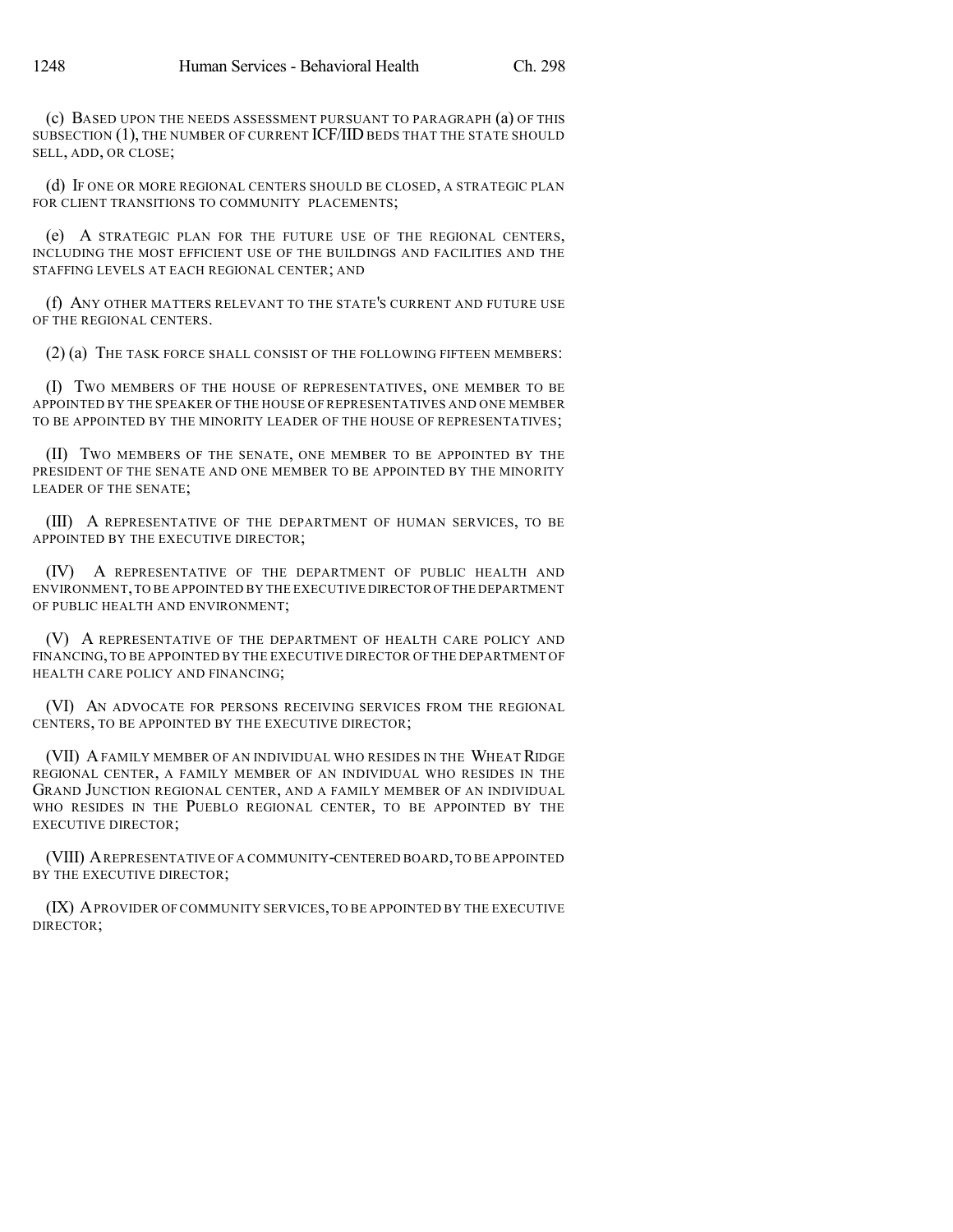(X) A REPRESENTATIVE OF AN ORGANIZATION IN COLORADO THAT EXISTS FOR THE PURPOSE OF DEALING WITH THE STATE AS AN EMPLOYER CONCERNING ISSUES OF MUTUAL CONCERN BETWEEN EMPLOYEES AND THE STATE; AND

(XI) A REPRESENTATIVE OF A BEHAVIORAL HEALTH ORGANIZATION WITH EXPERTISE IN INTELLECTUAL AND DEVELOPMENTAL DISABILITIES AND CO-OCCURRING DISORDERS, TO BE APPOINTED BY THE EXECUTIVE DIRECTOR.

(b) ALL APPOINTMENTS TO THE TASK FORCE MUST BE MADE ON OR BEFORE JUNE 15, 2014.

(c) THE EXECUTIVE DIRECTOR SHALL APPOINT THE CHAIR AND VICE CHAIR OF THE TASK FORCE.

(d) LEGISLATIVE AND NONLEGISLATIVE MEMBERS OF THE TASK FORCE ARE ENTITLED TO REIMBURSEMENT FOR ACTUAL AND NECESSARY EXPENSES INCURRED IN THE PERFORMANCE OF THEIR DUTIES, AND LEGISLATIVE MEMBERS OF THE TASK FORCE ARE ENTITLED TO PER DIEM COMPENSATION PURSUANT TO SECTION 2-2-307, C.R.S.

(3) THE DEPARTMENT SHALL RETAIN A FACILITATOR TO FACILITATE THE WORK OF THE TASK FORCE. THE FACILITATOR SHALL PREPARE QUARTERLY REPORTS TO THE GENERAL ASSEMBLY'S COMMITTEES OF REFERENCE WITH OVERSIGHT OF THE REGIONAL CENTERS AND TO THE JOINT BUDGET COMMITTEE CONCERNING THE PROGRESS OF THE TASK FORCE IN MEETING ITS OBJECTIVES.

(4) THE FIRST MEETING OF THE TASK FORCE MUST OCCUR NO LATER THAN JULY 15, 2014, WITH THE TASK FORCE MEETING AS NECESSARY TO COMPLETE ITS DUTIES PRIOR TO ITS REPEAL.

(5) THE TASK FORCE MAY INVITE PRIVATE CITIZENS, REPRESENTATIVES FROM STATE AND LOCAL GOVERNMENTAL ENTITIES, AND REPRESENTATIVES FROM PUBLIC OR PRIVATE ORGANIZATIONS TO PARTICIPATE IN THE MEETINGS OF THE TASK FORCE, AS DEEMED NECESSARY AND APPROPRIATE BY THE MEMBERS OF THE TASK FORCE. THE TASK FORCE MAY ALSO SOLICIT AND ACCEPT REPORTS, WRITTEN COMMENTS, PUBLIC TESTIMONY, AND OTHER DATA RELEVANT TO THE TASK FORCE.

(6) THE CHAIR OF THE TASK FORCE MAY ESTABLISH ONE OR MORE SUBCOMMITTEES AS NECESSARY TO FOCUS ON MATTERS RELATING TO THE DUTIES OF THE TASK FORCE. THE CHAIR SHALL APPOINT SUBCOMMITTEE MEMBERS, WHICH MEMBERS MAY INCLUDE PERSONS WHO ARE NOT TASK FORCE MEMBERS.

(7) THE TASK FORCE SHALL SUBMIT WRITTEN REPORTS, INCLUDING THE TASK FORCE'S FINDINGS AND RECOMMENDATIONS CONCERNING THE STATE'S REGIONAL CENTERS, TO THE DEPARTMENT, TO THE GENERAL ASSEMBLY'S COMMITTEES OF REFERENCE WITH OVERSIGHT OF THE REGIONAL CENTERS,AND TO THE JOINTBUDGET COMMITTEE TO BE PRESENTED IN 2014 AND 2015 AS PART OF THE DEPARTMENTAL PRESENTATIONS TO THE LEGISLATIVE COMMITTEES OF REFERENCE PURSUANT TO SECTION 2-7-203, C.R.S.

(8) THE TASK FORCE'S RECOMMENDATIONS MAY INCLUDE RECOMMENDATIONS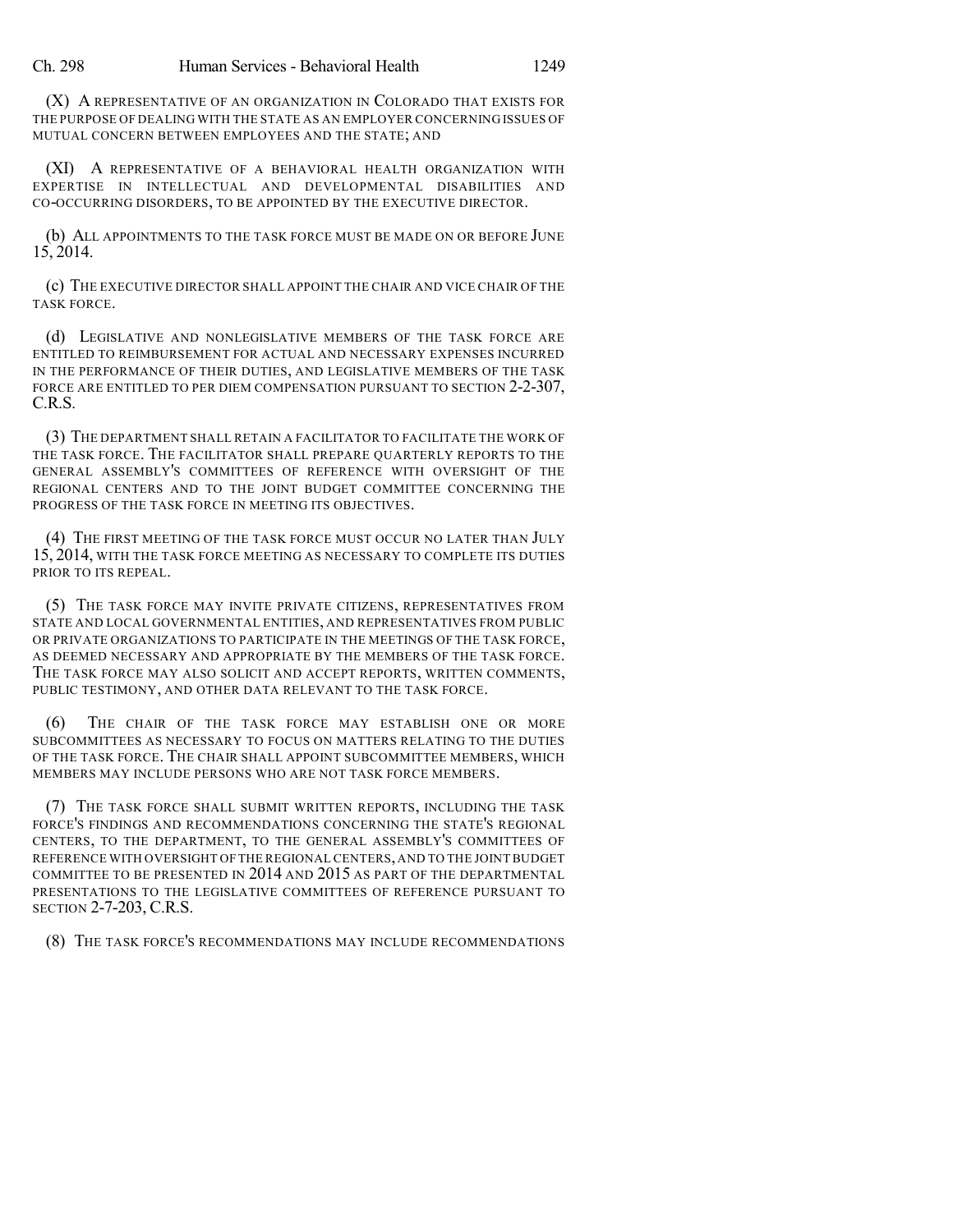FOR LEGISLATION TO THE LEGISLATIVE COUNCIL IN CONFORMANCE WITH RULE 24 OF THE JOINT RULES OF THE SENATE AND THE HOUSE OF REPRESENTATIVES. LEGISLATION RECOMMENDED BY THE TASK FORCE SHALL BE TREATED AS LEGISLATION RECOMMENDED BY AN INTERIM COMMITTEE FOR PURPOSES OF INTRODUCTION DEADLINES OR BILL LIMITATIONS IMPOSED BY THE JOINT RULES OF THE GENERAL ASSEMBLY. A MAJORITY OF THE LEGISLATIVE MEMBERS OF THE TASK FORCE MUST APPROVE THE TASK FORCE'S RECOMMENDATIONS FOR LEGISLATION TO THE LEGISLATIVE COUNCIL.

(9) THE DEPARTMENT SHALL PROVIDE SUPPORT STAFF TO THE TASK FORCE AND THE TASK FORCE FACILITATOR.

(10) (a) AS SOON AS POSSIBLE THEREAFTER, THE DEPARTMENT SHALL CONTRACT FOR A UTILIZATION STUDY OF THE STATE'S REGIONAL CENTERS ESTABLISHED PURSUANT TO THIS PART 3WITH RESPECT TO THE NEEDS OF THE STATE FOR REGIONAL CENTERS AND THE MOST APPROPRIATE AND COST-EFFECTIVE USE OF THE REGIONAL CENTERS' BEDS AND FACILITIES. THE UTILIZATION STUDY MUST ADDRESS:

(I) THE ISSUES SET FORTH IN SUBSECTION (1) OF THIS SECTION;

(II) THE ABILITY OF THE COMMUNITY TO PROVIDE SERVICES TO INDIVIDUALS ABLE TO TRANSITION TO THE COMMUNITY PURSUANT TO THE UNITED STATES SUPREME COURT'S RULING IN *OLMSTEAD V. L. C.,* 527 U.S. 581 (1999); AND

(III) ANY OTHER MATTERS THAT THE DEPARTMENT DETERMINES ARE RELEVANT TO THE STATE'S CURRENT AND FUTURE USE OF THE REGIONAL CENTERS.

(b) THE DEPARTMENT SHALL NOT SELECT A VENDOR TO PERFORM THE CONTRACT IF THE VENDOR HAS A KNOWN CONFLICT OF INTEREST THAT MAY INTERFERE WITH ITS ABILITY TO PERFORM AN OBJECTIVE ANALYSIS.

(c) THE VENDORSHALL PRESENT THECOMPLETED UTILIZATION STUDY,INCLUDING ITS ANALYSIS, FINDINGS, AND RECOMMENDATIONS, TO THE DEPARTMENT NO LATER THAN DECEMBER 1, 2014. THE DEPARTMENT SHALL PRESENT THE UTILIZATION STUDY TO THE TASK FORCE AT A TASK FORCE MEETING SCHEDULED FOR THAT PURPOSE.

(d) THE DEPARTMENT SHALL PRESENT THE UTILIZATION STUDY TO THE GENERAL ASSEMBLY'S COMMITTEES OF REFERENCE WITH OVERSIGHT OF THE REGIONAL CENTERS AND TO THE JOINT BUDGET COMMITTEE AS PART OF THE DEPARTMENTAL PRESENTATIONS TO THE LEGISLATIVE COMMITTEES OF REFERENCE PURSUANT TO SECTION 2-7-203, C.R.S.

(11) PRIOR TO DECEMBER 31, 2015, THE DEPARTMENT SHALL NOT SELL ANY STATE-OPERATED REGIONAL CENTERS AND SHALL MAINTAIN AN ADEQUATE NUMBER OF BEDS AT THE REGIONAL CENTERS FOR INDIVIDUALS WHO TRANSITIONED TO THE COMMUNITY WITHIN THE PRECEDING SIX MONTHS, BUT WHO HAVE BEEN IDENTIFIED BY A COMMUNITY-CENTERED BOARD AND THE INDIVIDUAL'S LEGAL GUARDIAN AS HAVING HAD AN UNSUCCESSFUL TRANSITION. THE DEPARTMENT SHALL PERMIT THE INDIVIDUAL TO RETURN TO A STATE-OPERATED REGIONAL CENTER BED PURSUANT TO SECTION 27-10.5-110 AND APPLICABLE FEDERAL LAW.